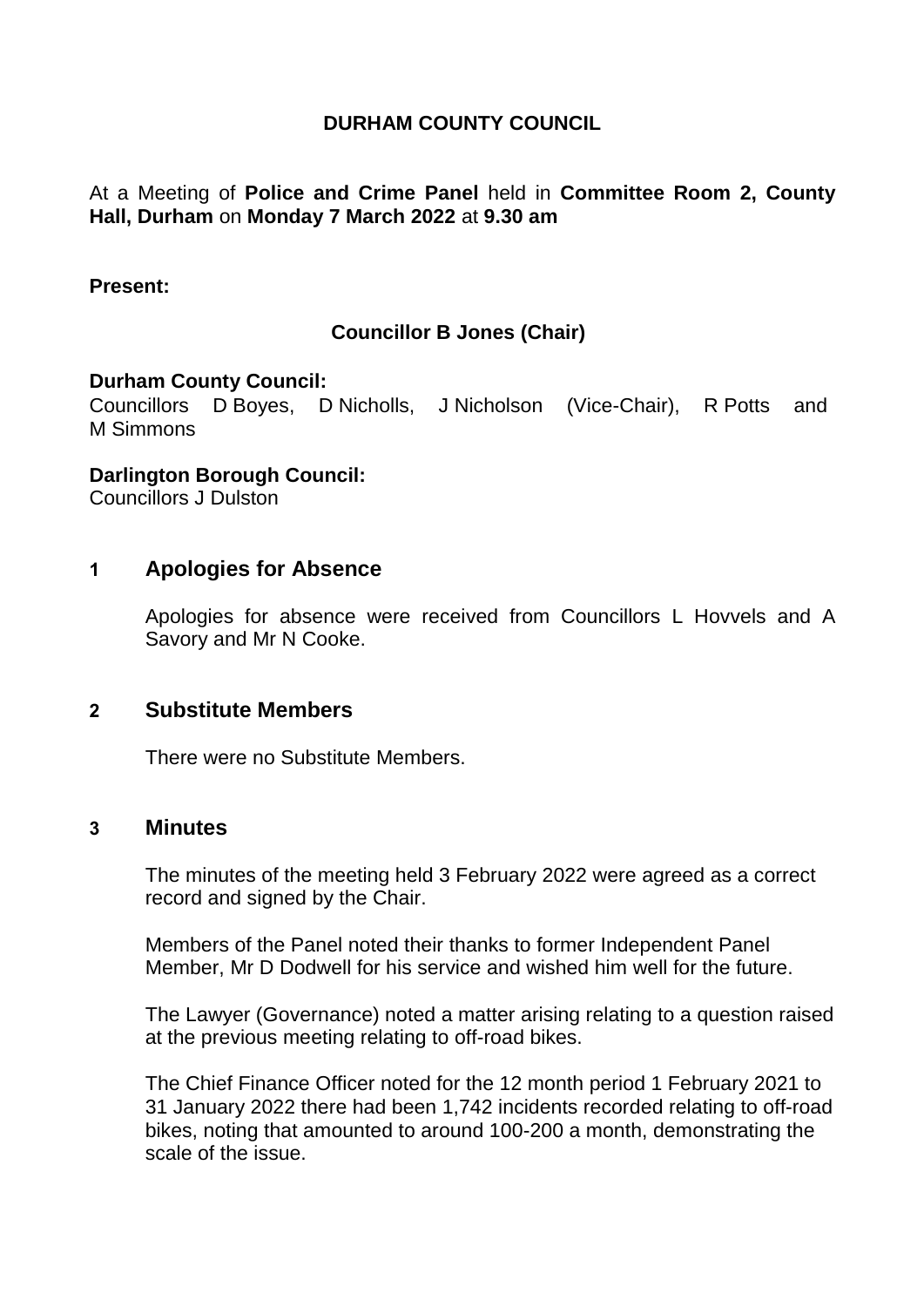He noted that he did not have the cost details of each job and added that some may have only had Police in attendance for a few minutes, while other incidents may have been investigated further.

Councillor D Nicholls noted he had raised the issue of the 101 chat function previously. He added he had recent experience of using the 'live chat' function and he had been able to chat with an operator within a minute, with Officers driving into the local area within three minutes. He added he felt that it was fantastic to be able to have such a direct line and noted he felt it was a very useful tool, having the benefit of being able to speak to several people at once. He asked as regards the service only being available between 9am and 5pm, adding he felt it was essential for situations that could occurs 24 hours a day, such as domestic violence. The Chief Finance Officer noted he would look at how the service could expand, explaining that Town Centre clerks operated up until 8pm and could increase bandwidth, adding there were 8 to 12 call handlers. Councillor D Nicholls noted it was a service that should have greater awareness with the public.

In response to a question from Councillor D Boyes relating to the numbers of warnings given and bikes seized, the Chief Finance Officer noted as regards Section 59 Notices and the Police and Crime Commissioner (PCC) noted as regards a pilot which had looked at the locations and number of calls. She added that it was important that residents helped, including calls to the 101 number, and noted that data helped drive the work and with problem solving and decision making. The Chair noted a previous visit to the Control Room which had proven to very enlightening, adding the Chief Constable had offered as regards further visits. The PCC noted the Head of Private Office had organised the development session for the Panel including a visit, she noted a date would be confirmed. Councillor D Boyes noted a previous visit by the Safer and Stronger Communities Overview and Scrutiny Committee adding it had been very useful and he welcomed any visit.

## **4 Declarations of interest**

There were no Declarations of Interest.

#### **5 Media Report**

The Panel considered a report of the Office of the Police and Crime Commissioner (OPCC) which provided an update on press and social media coverage concerning the work of the Police and Crime Commissioner since the previous meeting (for copy of report see file of Minutes).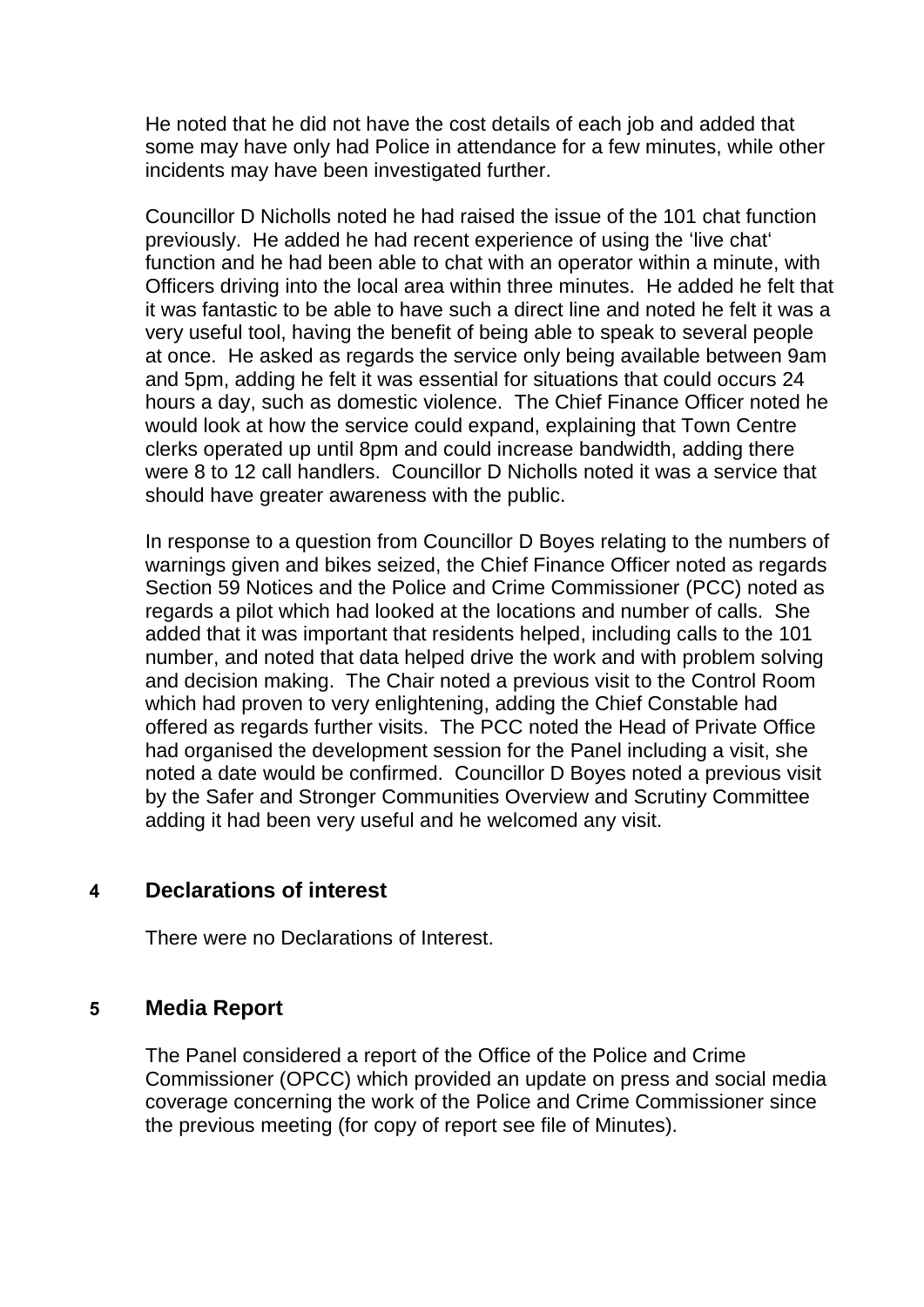Councillor J Dulston asked as regard which staff were responsible for communications. The Head of Private Office noted she was overseeing that area at the moment, with recruitment to take place in the near future. In response to a question from Councillor R Potts in respect of the cost of recruiting two additional members of staff, the PCC explained that the communications roles were key, adding she worked with the public on a daily basis and explained that the roles would be expanded to look at engagement, not just press and media. The Chief Finance Officer noted the two roles would equate to around £60,000. The PCC noted the performance of the team and that they were delivering.

## **Resolved:**

That the report be noted.

# **6 PCC Commissioning Report**

The Panel considered a report of the Police and Crime Commissioner which provided an update on the decisions taken at the Commissioning Board in January 2022 (for copy see file of Minutes).

The Head of Governance and Finance explained the main areas related to the Trailblazer Project, initial development of the County Durham and Darlington Modern Slavery Network, two Community Safety Champions, and funding for the Durham Youth Justice and Community Engagement Service to deliver a BTEC qualification in Teamwork and Personal Skills.

Councillor D Boyes asked as regards the two Community Safety Champions and asked if they were funded for two years or would be mainstreamed. The PCC noted it was a pilot and would be reviewed and evaluated after an initial period. She noted it was something that a lot of Local Members had been asking for, adding as regards the work with Town and Parish Councils. She noted as regards the development of Neighbourhood Watch and that arrangements were slightly different in Darlington.

Councillor D Nicholls noted that an issue in his ward, as may be the case in many areas, was the approval of Premises Licenses for sale of alcohol at ridiculous hours. He noted his dismay that the Police had not objected to and application and asked if the Community Safety Champions would work more closely with the Council around the sale of alcohol, Local Members and Town and Parish Councillors around known issues such as anti-social behaviour and underage sales.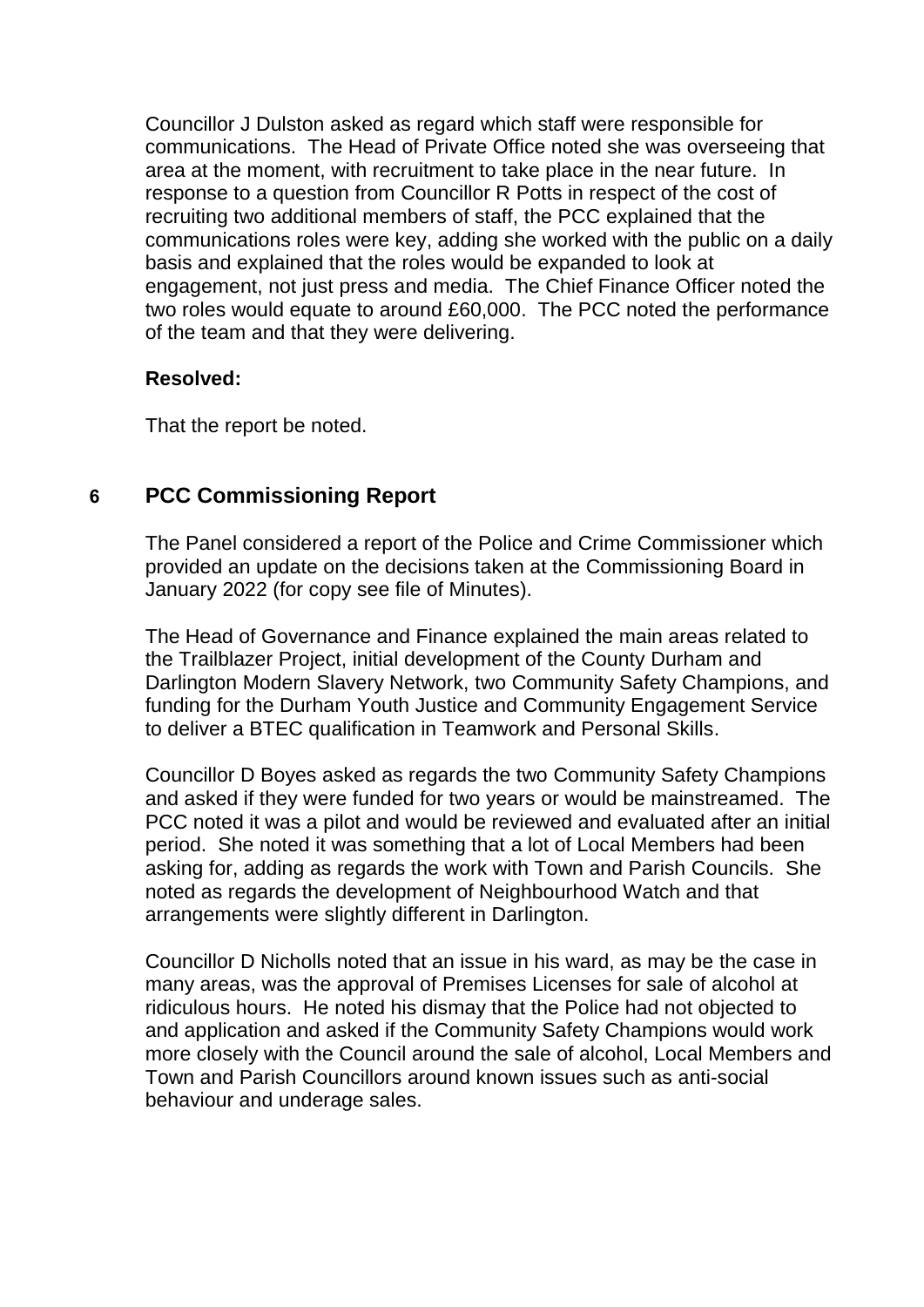The PCC noted she could speak to the Councillor outside of the meeting as regards any specific issues, noting the Licensing was an area that was proscribed and required evidence and information to be reported into the Police and the Council.

Councillor J Dulston asked for a brief explanation of the commissioning process if a person wished to approach the OPCC. The Head of Governance and Finance noted that in terms of the Community Safety Fund the PCC would be considering the right way forward if introduced. Councillor J Dulston asked if that would be looked at in April. The Head of Governance and Finance noted he expected it would and added that each local Neighbourhood Policing Team would have a budget of £10,000. Councillor J Dulston asked if that meant if an area contained four Teams that would equate to £40,000. The Head of Governance and Finance noted that it would be £10,000 for Darlington as that represented a main policing area, adding that Inspectors would identify what could help tackle anti-social behaviour. He added that it would involve communities and organisations, noting that such schemes were more sustainable when communities owned the issues.

The Head of Governance and Finance noted a third strand, random applications, noting there was no mechanism in respect of looking at organisations governance. He explained that grant applications were administered by the County Durham Community Foundation (CDCF), and they would also follow up and monitor projects.

Councillor J Dulston noted that it was hard for new organisations to penetrate that process. The Head of Governance and Finance noted the challenge in terms of procurement, and noted that in terms of grant giving, if there was a local organisation supporting activity that benefited the community in terms of a need, then that could be looked at in terms of larger scale or mainstreaming. He noted work in other areas, including North Yorkshire and as regards identifying potential service providers, including smaller organisations. He noted there would be social value included and the OPCC were keen to demystify the process for smaller organisations.

The PCC noted 12 area-based problem solving groups to deliver the Police and Crime Plan and noted that new organisations would inform her of how they would deliver the plan, not what they would like to do, rather how they would meet and reflect the priorities within the plan.

#### **Resolved:**

That the report be noted.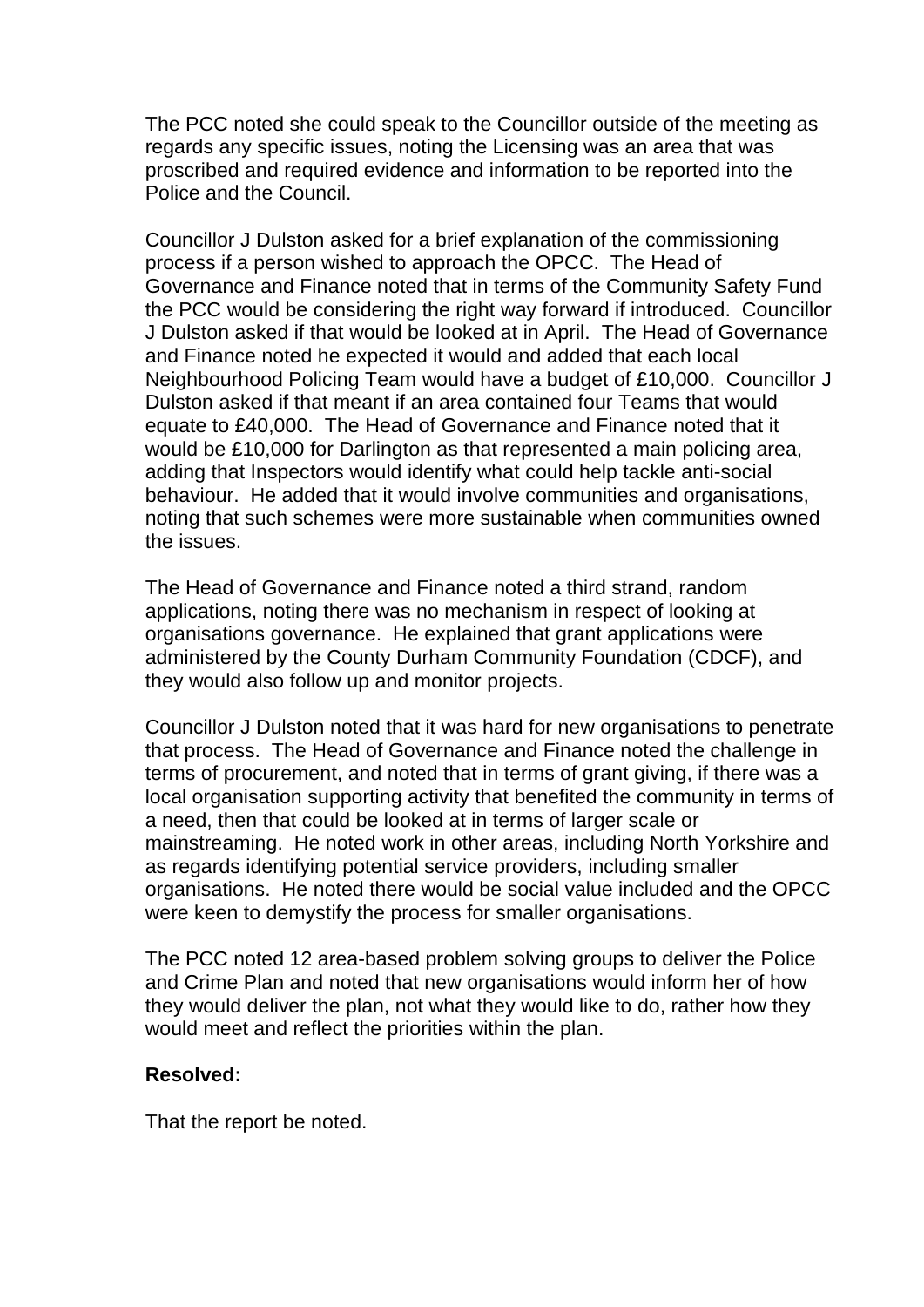# **7 PCC Decision Records**

The Panel considered a report of the Police and Crime Commissioner which provided an update on the Police and Crime Commissioner's Decision Register for 2021-22 and addressed the forward plan (for copy see file of Minutes).

## **Resolved:**

That the report be noted.

## **8 HMICFRS publications**

The Panel considered a report of the Police and Crime Commissioner which outlined the findings of the recent report by HM Inspectorate of Constabulary and Fire and Rescue Services (HMICFRS) that had required a PCC comment, listed below:

- Terms of reference: Inspection of the police's handling of serious youth violence.
- Policing inspection programme and framework commencing April 2022: For consultation.
- Responses to 'Safe to Share? Report on Liberty and Southall Black Sisters' supercomplaint on policing and immigration status'.

Councillor R Potts asked if the 'safe to share' referred to when non-registered immigrants reported crime, that there was an obligation in terms of reporting their non-registered status. The Policy and Commissioning Officer noted that was correct, with the Head of Private Office adding it was often seen as a barrier. The Policy and Commissioning Officer noted section 4.3 of the report set out the operational response.

The Policy and Commissioning Officer noted that in respect of the Independent Inquiry into Child Sexual Abuse (IICSA), the Deputy Chief Constable would review the recommendations within the report and provide a further update to the OPCC. Councillor R Potts noted that the IICSA was hard reading and was surprised that it would be another month. He referred to former Officers and recording of incidents. The Chair noted not to stray into operational matters, the Lawyer (Governance) noted that the role of the Panel was to hold the PCC to account, with the PCC to hold the Chief Constable to account. Councillor R Potts reiterated his concern in leaving the issue for another month, adding he did not feel it was appropriate, given the role of DCC Members as corporate parents.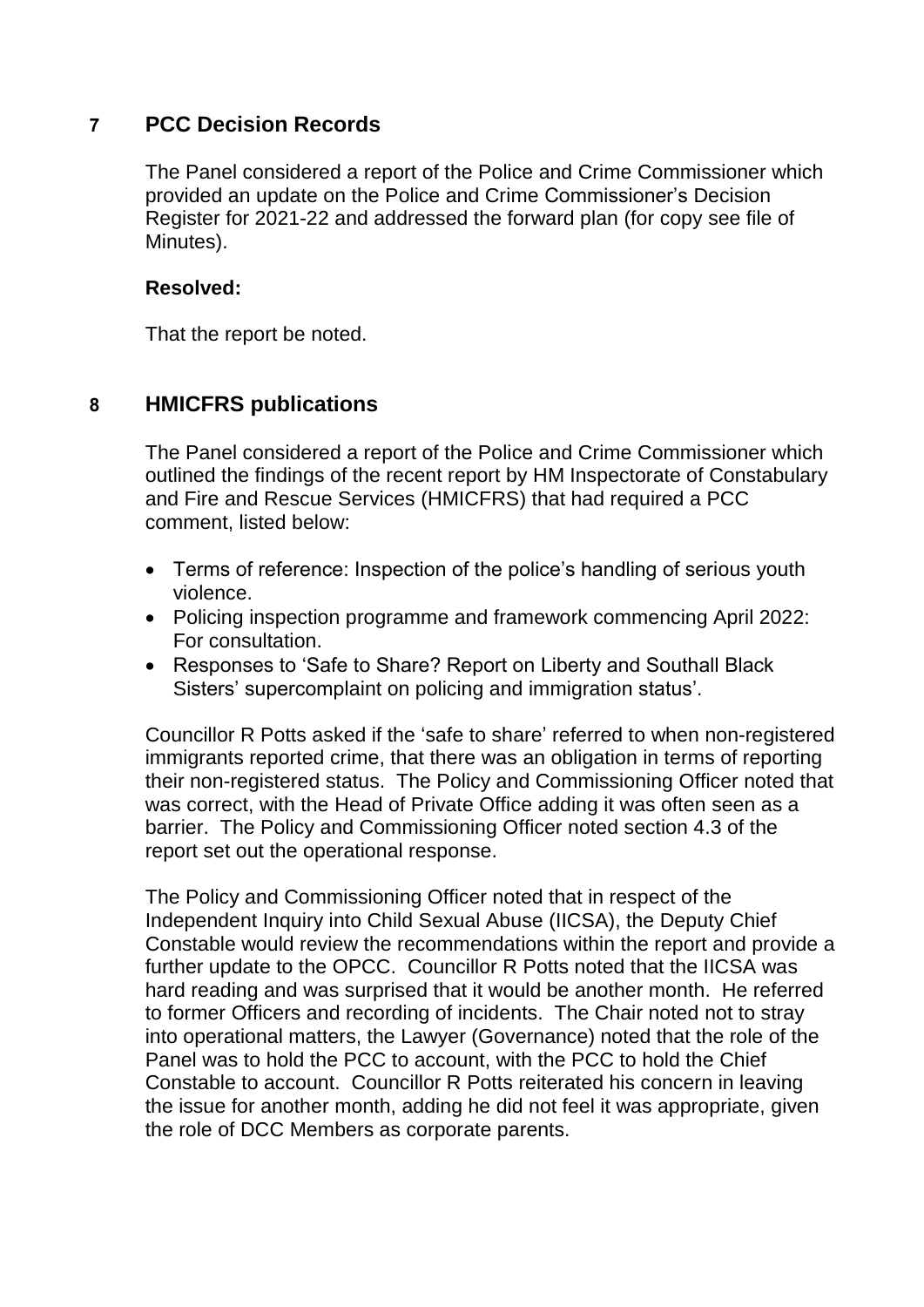The PCC noted that while the report was historical, there was no waiting in relation to constant review and improvement. She noted the Force was being given the time to pull together they response, however, if any issues were critical or urgent, they would be addressed. Councillor R Potts noted that the last time the Police had looked at issues and explained his concerns as regards no one being held to account. He noted the current Deputy Chief Constable was looking at the last and asked why it was not being looked at independently. The PCC noted the recruitment of the new Assistant Chief Constable, an Officer who had specialised in safeguarding. Councillor R Potts reiterated that no one was being held accountable, noting the HMICFRS had noted issues, the IICSA had noted issues, with some incidents noted being crimed properly. He added it was not outstanding for children and he felt those previously responsible needed holding to account.

Councillor D Boyes noted the terms of reference, inspection of the police's handling of serious youth violence and asked who the partners were and who would lead. The Policy and Commissioning Officer noted that the report directly quoted the HMICFRS. The PCC noted that in any inspection Durham was different to North Yorkshire or Cumbria. She noted that Durham did not have a Violence Reduction Unit, not having the funding, with Northumbria Police having a funded Violence Reduction Unit. She added that therefore for Durham it would be based upon the structures in Durham and Darlington, with partners to include those such as the Youth Justice Service. Councillor D Boyes asked how far it would drill down in terms of organisations, noting that the Safer and Stronger Overview and Scrutiny Committee had previous noted that the Youth Justice Service were excellent in keeping young people out of the youth justice system. He asked if the Committee, and its equivalent at Darlington, would be able to ask questions. The Policy and Commissioning Officer noted the process in terms of responses, Councillor D Boyes noted that for a fuller report there needed to be conflicting views from other organisations, not just established partners.

The Policy and Commissioning Officer noted Section 5 of the report also contained a breakdown of the grading allocated to each force under the pre and post PEEL grading systems. He added only five forces had been graded under the new system, though Greater Manchester Police had been recently graded, with a 9 question inspection.

Councillor D Boyes noted he appreciated that the grading criteria had changed, however, he still felt that Durham had been downgraded from 'outstanding' to 'good'. He asked as regards Greater Manchester Police. The Policy and Commissioning Officer noted it had remained at an overall 'requires improvement', adding that its highest grading was Durham's lowest. Councillor D Boyes reiterated he felt Durham had downgraded from 'outstanding' to 'good', adding West Yorkshire had improved from 'good' to 'outstanding'.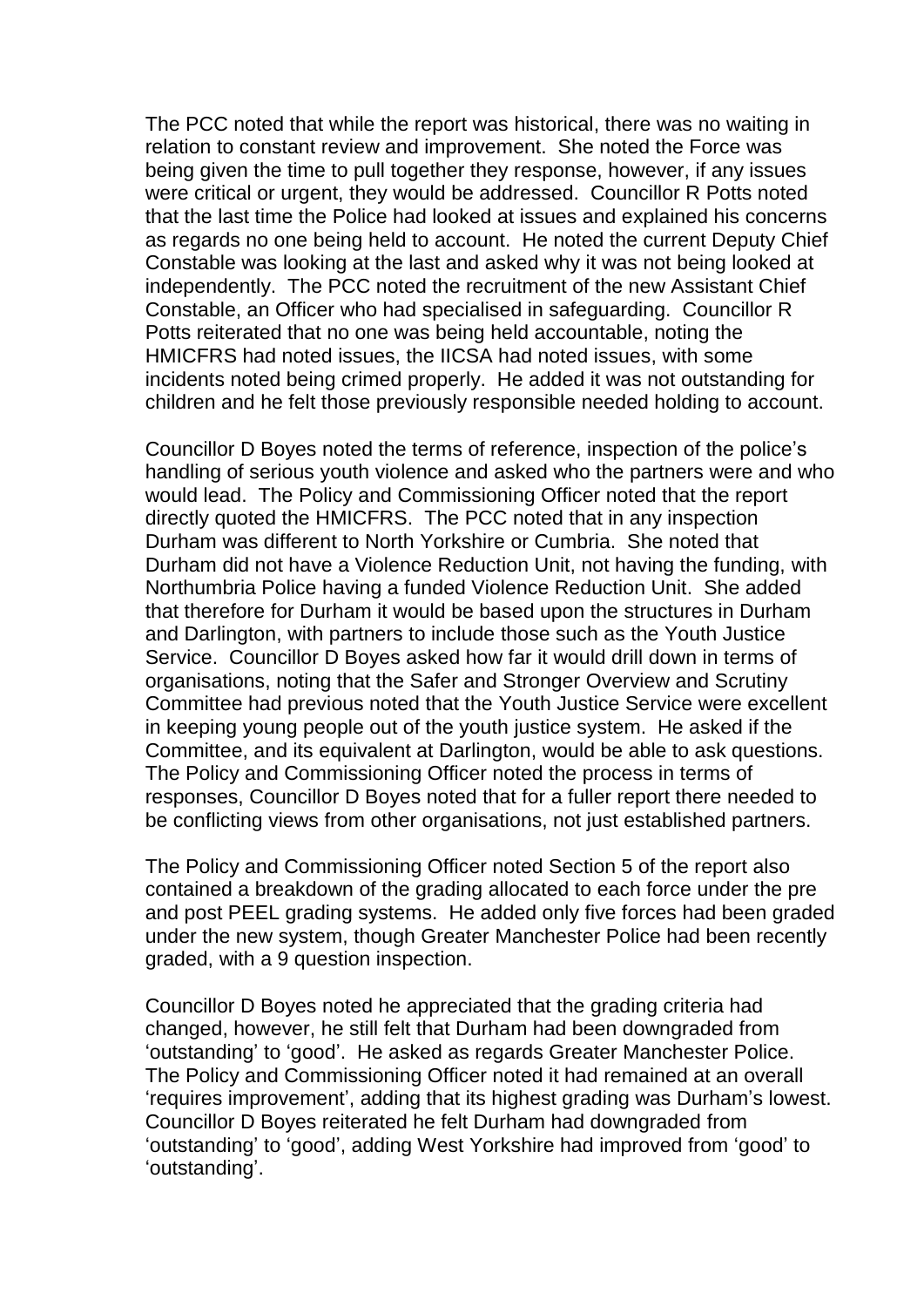The Policy and Commissioning Officer noted he could not comment on West Yorkshire, however, he noted that the OPCC were learning from other PEEL inspections and noted that any perception of a 'downgrade' for Durham was not reality, with the grading not being mentioned as a downgrade by the HMICFRS. The PCC noted that Durham had rated outstanding in two areas, disrupting organised crime and good use of resources, and reminded the Panel that previously there had only been three areas that were graded, now ten. She explained that of the ten, two were outstanding, seven were good and with one being adequate. She noted that was in the context of having lost Officers and explained that in respect of the adequate grading for supporting victims, there was investment in that area. She added the question was how to get all areas as outstanding and noted that the Victims' Champion would look at all HMICFRS inspections and learn from all force areas to improve. Councillor D Boyes noted it was good to note that best practice would be looked at and reiterated that while there had been different grades, the Panel would wish for Durham to be 'outstanding', as it had been previously. He noted that Durham had previously been 'Constabulary of the Year' four years running, adding he felt that was when there had been a focus on neighbourhood policing.

The Chief Finance Officer noted there had been some internal debate and explained all wanted the best for Durham. He added that the Force continually reviewed evidence and explained that following the seven recommendations, there had already been improvement in six areas. He noted the Force Management Statement articulated clearly demands and service delivery and was being updated. He noted as regards the efficient use of the Force's assets.

Councillor J Dulston noted he had similar thoughts to that of Councillor D Boyes, in terms of the data suggesting that Durham had declined. The PCC noted that if one was looking at an 'apples to apples' comparison, Durham was 'top of the tree', adding West Yorkshire had less 'outstanding and good' grades than Durham. She added the challenge was obtaining outstanding in all areas, in terms of the cost and personnel required to deliver that. She noted that best practice would be looked at in terms of other Force areas.

Councillor D Nicholls noted he was impressed with the report and noted that when looking at best practice, some forces, such as Greater Manchester Police and the Metropolitan Police, may not be good comparisons, given their different demographics and the different issues they faced. He noted the 'outstanding' grading in relation to value for money was excellent and supported looking at areas of best practice. He noted the work in relation to smart water in tackling domestic violence and added that people locally wanted the best and he felt that Durham was very good.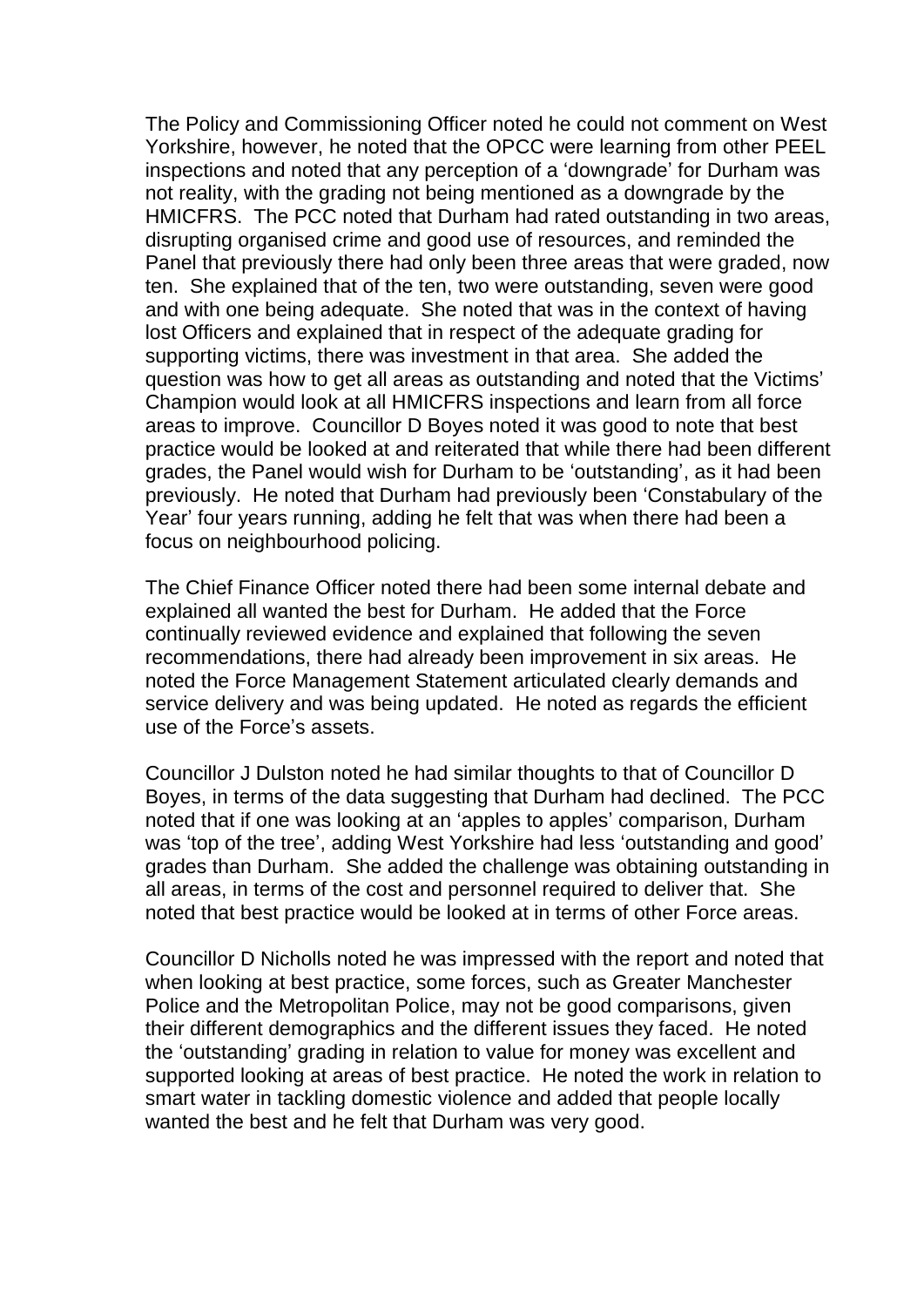## **Resolved:**

That the report be noted.

# **9 Revenue and Capital Budgets**

The Panel considered a report of the Office of the Police and Crime Commissioner which presented the revenue and capital budgets for 2022/23 (for copy of report see file of Minutes).

The Chief Finance Officer updated the Panel since the consideration of the precept, noting increases in Police Officers and Police Community Support Officers (PCSOs), with 30 Police Officers starting in March, with a further 32 in June. He noted the training process, with 18 weeks in the classroom, 12 weeks working alongside another Constable, then the Officer being able to patrol independently. He explained as regards work in terms of recruiting more Detectives and added as regards PCSO recruitment, with 15-20 to start in April. He added as regards 8-10 additional call handlers and new switchboard technology to improve performance. The Panel learned as regards new body-worn devices, of a higher quality, and 60 new vehicles, noting a usual turnaround of 60-80 vehicles per year. The Chief Finance Officer noted challenges in terms of inflation, fuel prices, insurance increases, increasing energy bills, and increased demand especially in areas such as fraud. He explained that recruitment was a challenge, adding that colleagues in other areas of the public sector were experiencing similar issues.

The Chair asked as regards the benefits of recruiting those with a degree. The Chief Finance Officer noted that if an Officer required it, the Force would put them through a degree course, adding that there were increasing demands on Officers in areas such as safeguarding and cyber. He noted the national review, to which Durham had responded, and added it was too early to say in terms of benefits. The Chair noted that he felt a degree in 'common sense' was important. The Chief Finance Officer noted that qualities that were important included work ethic, communication skills, resilience and deescalating skills.

Councillor D Boyes noted he welcomed the additional Officers adding they would go a long way in respect of public confidence, especially following the two years of the pandemic. The Chief Finance Officer noted that in terms of visibility, new shift patterns would mean there would be more Officers on 'nightshift' than before.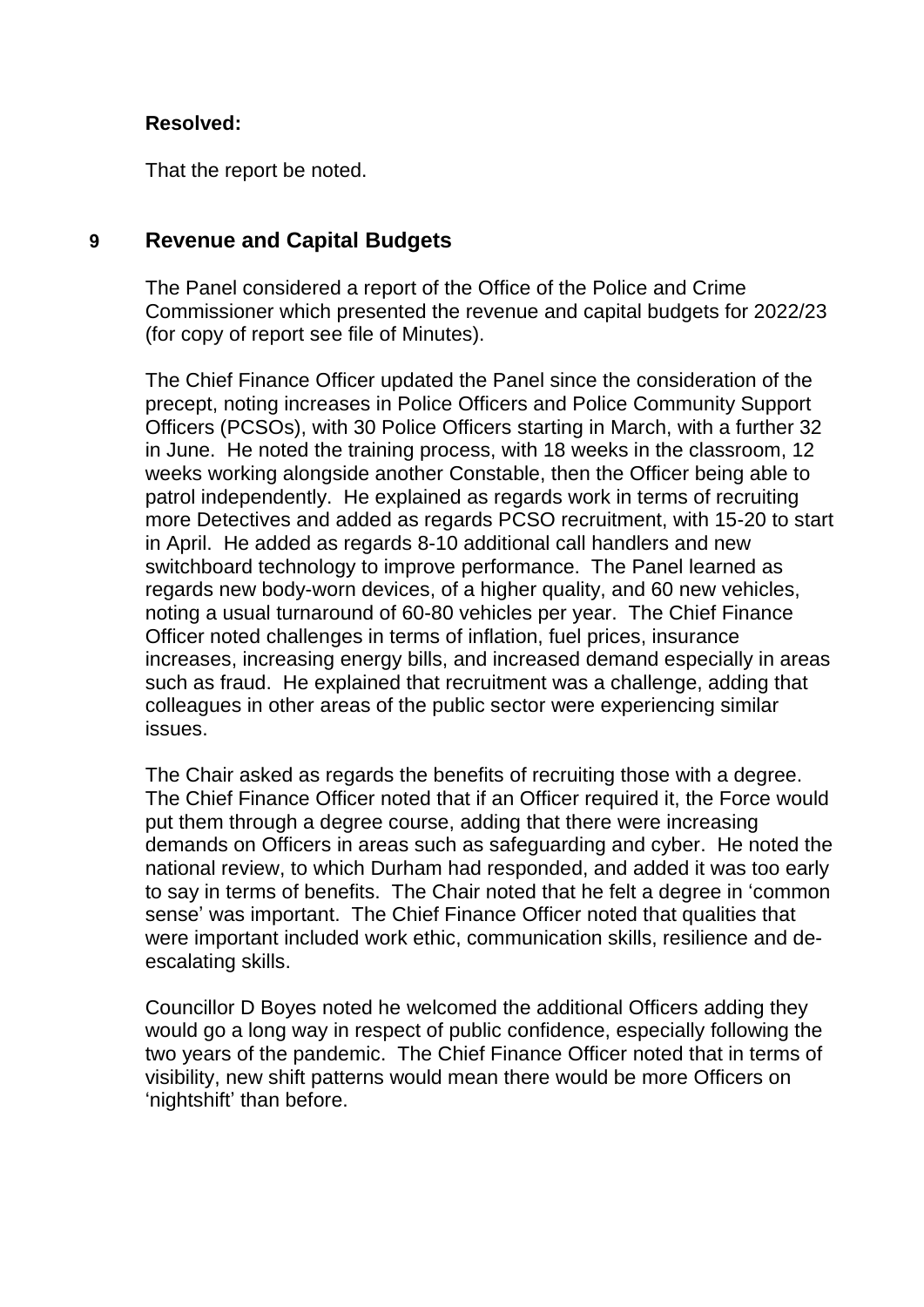Councillor R Potts noted moving from £101 million in 2022/21 to £106 million for 2022/23 and asked if there would only be £2 million from Government in the next few years up to 2024/25. The Chief Finance Officer noted that was correct. Councillor R Potts noted page 33 of the agenda pack gave estimates in terms of total reserves and noted the Band D increase of £10 in terms of the precept. He noted a 36 percent increase in the last 4-5 years, with 4 percent for the next 2 years. The Chief Finance Officer noted the increase the PCC had introduced for this year, to be looked at in future years in terms of wanting to maintain or improve services. Councillor R Potts noted that Town and Parish Councils had not increased their precepts by the maximum amounts and noted that page 34 of the agenda pack referred to cost control which he felt was more important than ever, given the loss of 400 Police Officers since 'austerity'. He added that in April 2000 there had been six custody suites, 590 civilian staff and offices had been open longer hours, with around 11 percent of calls being abandoned. Councillor R Potts added that there were now only three custody suites and around 1,261 civilian staff, an increase of 671 since 2000, noting people wanted more Police on the ground, not more civilian staff.

The Chief Finance Officer noted that in 2009 there had been around 1,200 civilian staff, noting around 200 were lost in 2010. He noted that in terms of Officers lost, some roles had become civilian roles and explained that the number of control rooms had gone from six to one, without a reduction in staff. He added that there were 100 Criminal Justice Unit workers, adding it was more efficient to have civilian staff in those roles, noting Durham had an above average intelligence section. The Chief Finance Officer noted Durham had 146 PCSOs, if average the figure would have been around 90. He added that in terms of cost control, procurement were constantly looking for the best deals, however that was becoming increasingly more difficult. He added other areas being looked at included income generation and helping to reduce sickness absence, including in areas such as mental health. He added that there was a balance in terms of pushing the Force forwards in terms of improvements and also investing in senior leadership.

Councillor R Potts noted that HMICFRS had not been complimentary in recent inspections. The PCC reiterated the HMICFRS had noted two areas as being 'outstanding', namely value for money and tackling organised crime. Councillor R Potts noted that one was four times more likely to be a repeat victim of domestic violence in Durham and the HMICFRS had also noted that issues relating to CSE had not been dealt with very well.

In response to a question from Councillor J Dulston relating to Neighbourhood Policing and the increasing of the executive team, the Chief Finance Officer noted that he did not feel that Neighbourhood Policing was not 'on its knees' and noted the Chief of Staff role focussed on policing, while his role focussed on finance and the estate.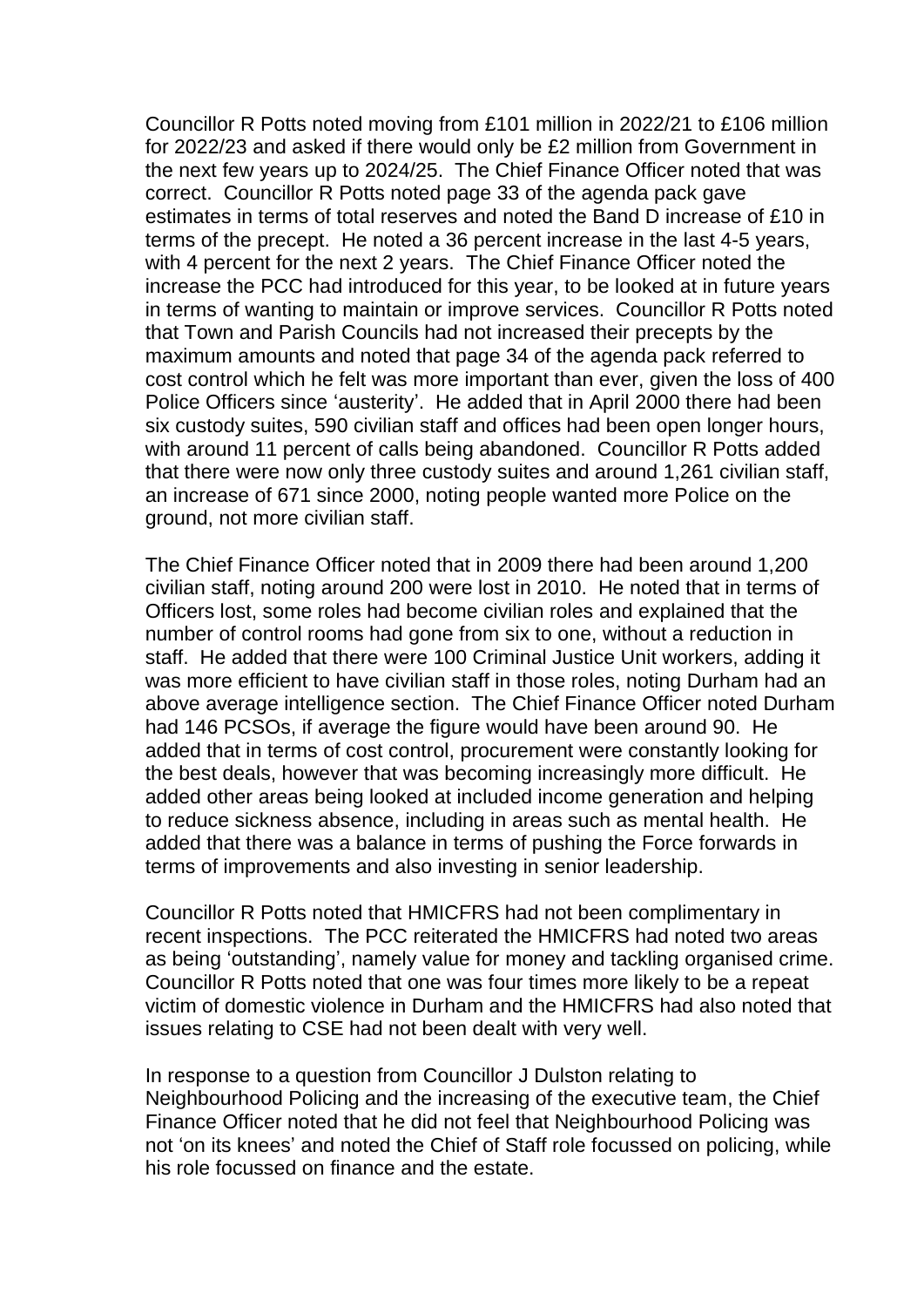Councillor J Dulston noted the results from inspection and asked how that warranted non-uniform positions, adding he felt Chief Finance Officer was doing a great job. The Chief Finance Officer noted he was not part of recruitment process, adding he felt the Chief Constable wanted people who understood the roles and had focus. Councillor J Dulston asked if the Force was against direct entry to Inspector roles. The Chief Finance Officer noted there were 11 Superintendent positions and noted the risk of bringing in new, non-police, to such a role, with one out of eleven representing nine percent. He noted that the Force's Chief Inspectors were excellent, worthy of promotion.

Councillor D Nicholls noted he had been 4 years old in 2000 and noted there had been many changes since that time and therefore one should be careful in making comparisons. He noted that the nature of crime had changed, noting the rise of cybercrime, and added that therefore it was important to understand not just the numbers but how residents were affected, noting fraud as an example when demand was increasing. He noted that one would not see those Officers working on such cases, and added that in cases relating to CSE, a lot of the work related to online and computers, another area where you would not see Officers directly on the street. Councillor D Boyes accepted the comments from Councillor D Nicholls, however, he reminded the Panel that it was incumbent on the Panel to challenge the PCC. He noted he welcomed the additional Officers, adding it was also good to have well qualified Officers. He added that he would give credit where it was due, but noted the challenges faced, notwithstanding budget cuts. Councillor D Nicholls noted as regards a visit to see the civilian side of policing, with the Chief Finance Officer noting an invite to visit the Meadowfield Training Centre to speak to staff and see the technology. The Lawyer (Governance) noted that session had been planned pre-COVID and added that post-May, a session for the full Panel could be arranged. Councillor D Nicholls noted he felt that would be useful.

#### **Resolved:**

That the report be noted.

# **10 Neighbourhood Problem Solving Approach**

The Panel considered a report of the Office of the Police and Crime Commissioner which set out her Neighbourhood Problem Solving Approach (for copy of report see file of Minutes).

The PCC noted prior to Unitary Local Government for Durham, there had been one Neighbourhood Watch per district, paid for by the Local Authorities, noting she had been in that role at Sedgefield Borough Council.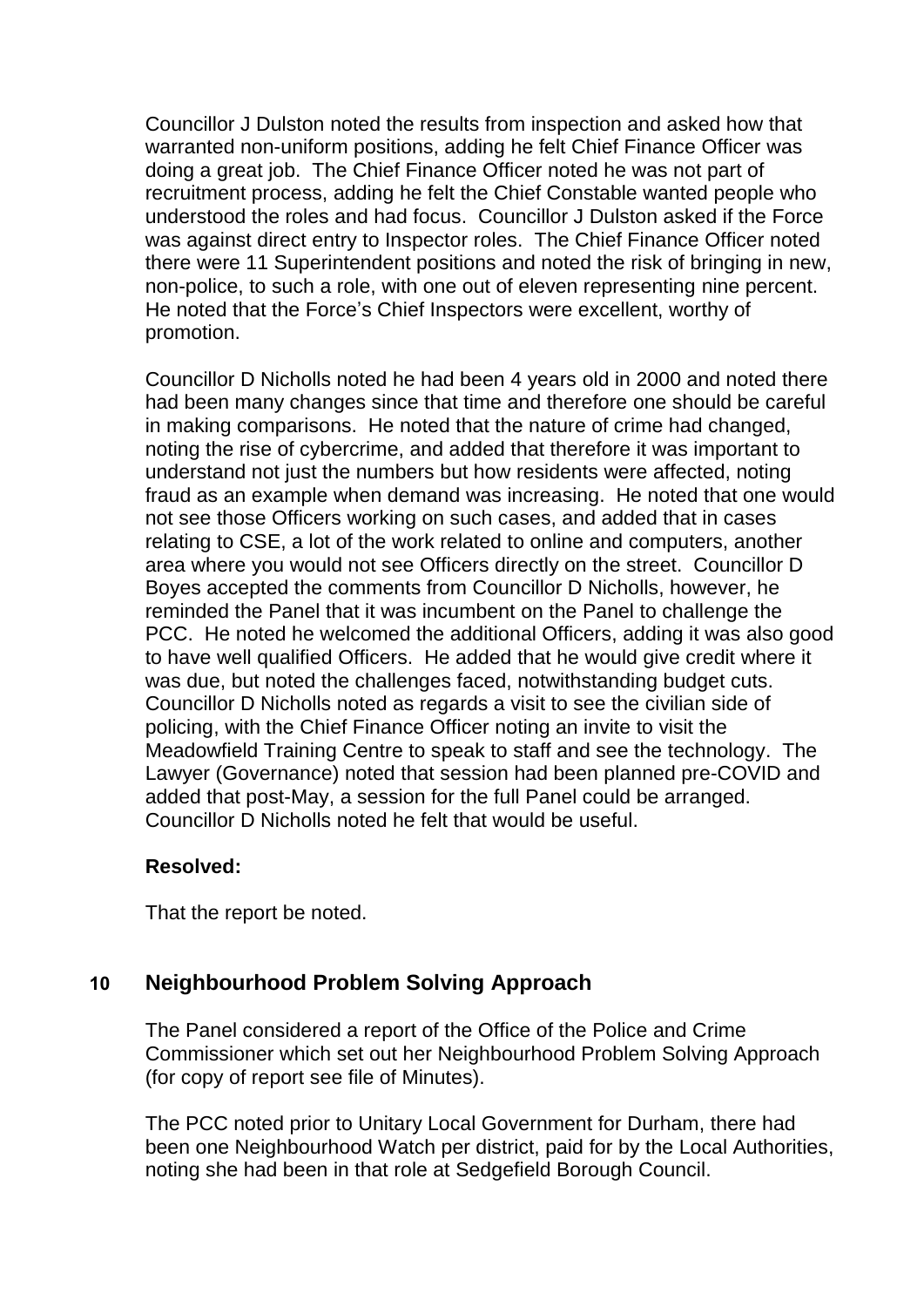She explained as regards local problem-solving approach to be developed through the employment and deployment of Community Safety Champions in 2022/23 and 2023/24 noting the Champions would help in delivering the Police and Crime Plan, noting area-based problem solving groups, working with businesses, and encouraging communities in activities such as community speedwatch. The PCC noted two pilot areas had been identified, one in the south of the area, one in the east. She concluded by noting there would be six areas established in Durham, one in Darlington, with evaluation to be carried out and further information brought back to the Panel.

## **Resolved:**

That the report be noted.

# **11 Appointment of Victim Champions**

The Panel considered a report of the Office of the Police and Crime Commissioner relating to the appointment of Victim Champions (for copy of report see file of Minutes).

The Head of Private Office explained as regards the recent appointments of the three Victim Champions in the Durham OPCC, namely a Victims' Champion, a Domestic Abuse Victims' Voice Worker and an Anti-Social Behaviour Champion and provided an overview of their main roles, responsibilities, and priority areas of work.

Councillor R Potts noted he had concerns as regards the recruitment process, noting the Anti-Social Behaviour Champion had been interviewed by a panel including the PCC and executive officers, including the Deputy PCC, and was a Labour appointment who had helped the PCC during her election campaign. He added he did not feel it was right that the PCC sat on the interview panel and noted his concern as regards the PCC being involved in the process, stating he felt the PCC should have stepped away.

The PCC noted she had explained previously as regards the appointment of the Deputy PCC and legislation, she gave the example of the PM, Boris Johnson choosing his appointments, and reiterated it had been within her gift as regards the Deputy PCC appointment. She added that if one looked at other PCCs, the majority appointed without interview, including Conservative PCCs. She noted she was very happy with the Deputy PCC, adding he had worked as regards her campaign, reiterating previous comments that she had only two years to deliver the Police and Crime Plan. The PCC noted that, as regards the Anti-Social Behaviour Champion position, she had been involved in community safety for over 30 years, having been a Head of Community Safety and also her work at the Fire Authority.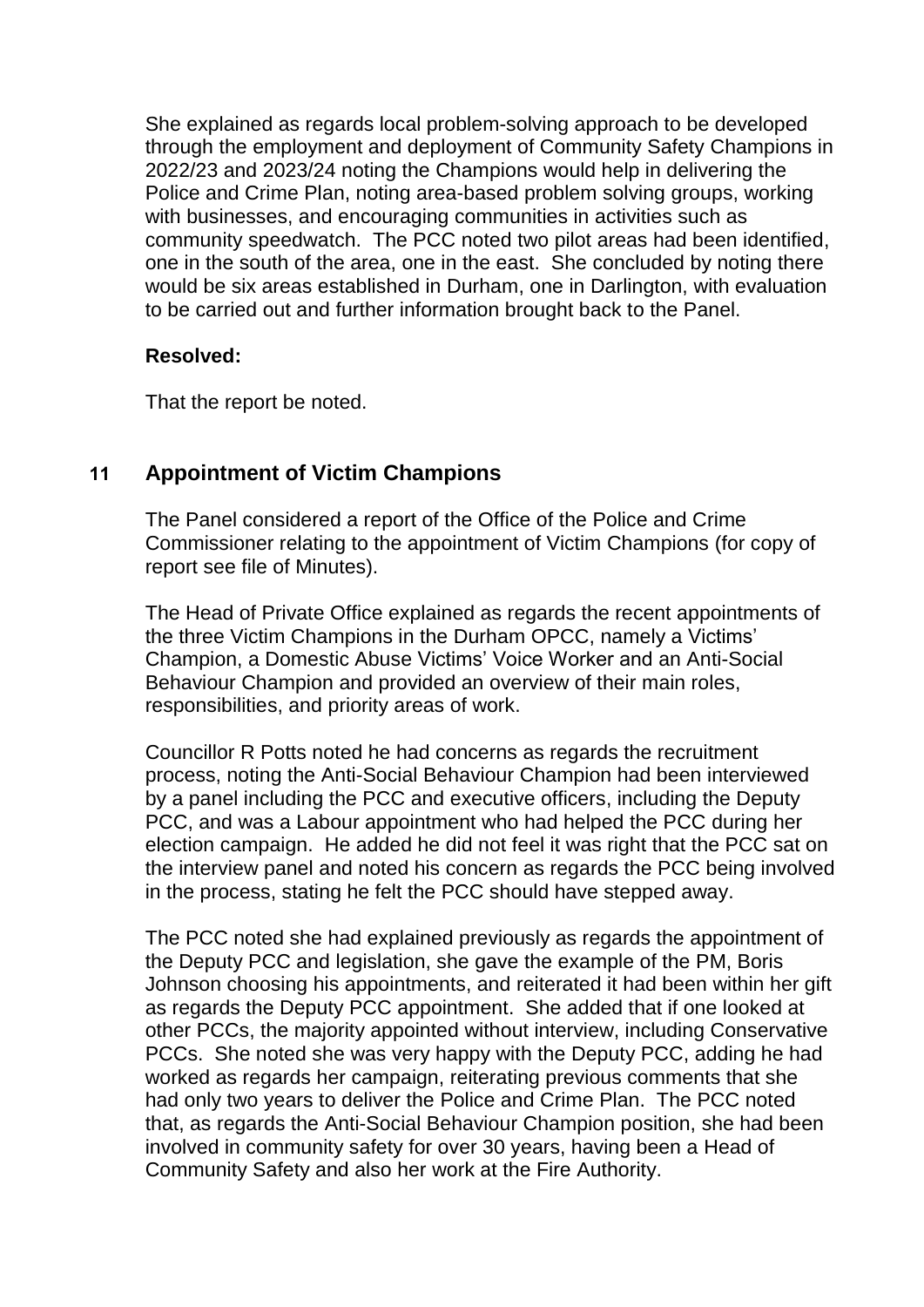She explained she did know the Anti-Social Behaviour Champion, a former County Councillor, who had lost her seat at the election. The PCC added that did not disbar the Anti-Social Behaviour Champion and added that the Anti-Social Behaviour Champion had a lot of experience in youth work and community safety, had been the rural champion and had a role in Overview and Scrutiny while at DCC, and was currently delivering on the Plan.

The PCC noted that all three champions were passionate and helping to deliver the Plan. She noted page 12 of the Plan referred to anti-social behaviour and page 20 of the Plan referred to victims of crime and anti-social behaviour. She added that she felt around a third of the Plan reflected actions for the Champions and added she was very satisfied with the appointments, noting the OPCC gave assurance the appointments had been proper.

The Head of Governance and Finance noted the process had been very standard, with a job advertised, application received followed by a sifting process relating to criteria, followed by short-listing and then interviews. He explained that had involved himself, the PCC and the Service Lead, with five questions that were then scored, then following process to select the candidate that best met the criteria and role. He noted that was then reported to the Chief Executive Officer as part of the OPCC. The Lawyer (Governance) noted as regards discussions relating to individuals within the public part of the meeting.

Councillor R Potts noted as regards recruitment and noted that of four posts that had been reported, two had been to Labour Party members. The PCC noted that one had had to be a Labour Party Member. Councillor R Potts noted it had not been required to be a Labour Party Member. The PCC challenged that, adding it was a political appointment. Councillor R Potts noted there were many PCCs that had independent Deputies, the PCC noted that the majority did not. The Head of Private Office noted that all OPCC posts were politically restricted posts. Councillor R Potts noted he had no issue with the Anti-Social Behaviour Champion, rather the role and impartiality of the PCC in terms of appointments. The PCC noted that antisocial behaviour had been identified by residents as the top priority and noted she had managed the largest street warden team in the past and understood the importance of the Anti-Social Behaviour Champion post. She noted that give the importance of the post she wanted to be happy and satisfied with the appointment, adding that she was.

Councillor D Boyes noted he was familiar with two of the Champions and asked and noted he was happy with appointments, although he was not familiar with the Domestic Abuse Victims' Voice Worker.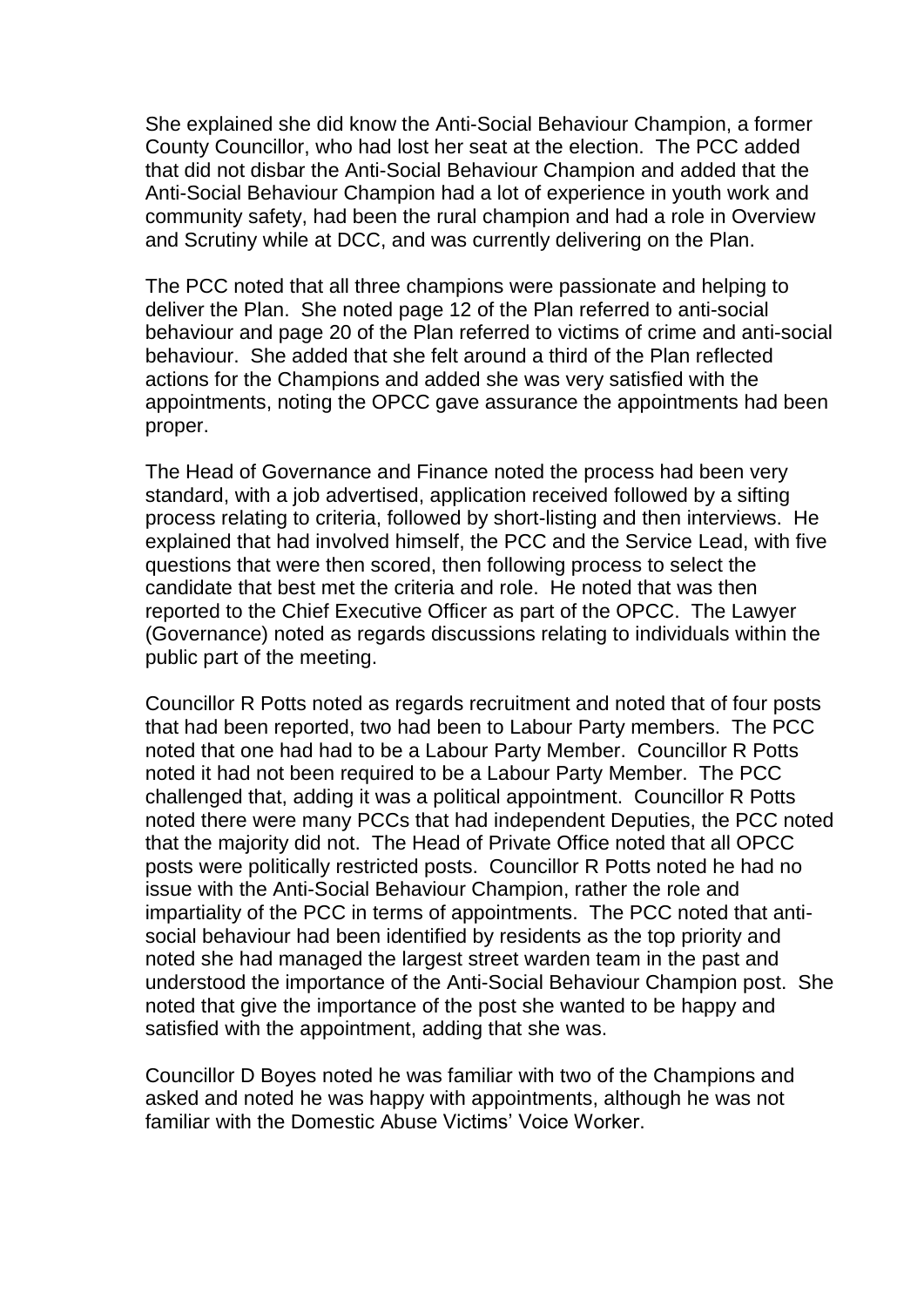He noted that the Deputy PCC would answer to the PCC and the three Champions would report to the OPCC Chief Executive Officer. He noted he would not wish for any duplication of work.

The PCC noted all three Champions regularly reported to the Chief Executive Officer and PCC, adding there was a clear plan in terms of what, who and when in terms of delivering the Plan, and the Chief Executive Officer and PCC would hold them to account. She added that they would bring the voice of victim forward and noted that very much, victims were at the heart of everything. She noted the National Victims' Commissioner had encouraged the appointment of such Champions, with Durham being one of three PCCs so far in the country to do so, adding she felt more would follow suit. She reiterated that the Champions would help deliver the Police and Crime Plan.

Councillor D Boyes asked as regards how success would be measured, for example in terms of the levels of anti-social behaviour or domestic violence and asked if there were improvement would the Champions be mainstreamed or if issues deteriorated would they be escalated. The PCC noted the Local Authorities and the Police were responsible in terms of tackling anti-social behaviour and noted that looking at reporting from the public, there were few reports and therefore it was preferable for an increase in reporting to get a true picture of the issues, to then be able to allocate resources efficiently to deliver on a local level. She noted as regards holding partners to account and her support of community trigger, adding that more information would be coming from the Home Office as regards anti-social behaviour. The Chair asked if it would be possible for the Panel to meet the Champions at a future meeting, the PCC noted it would.

Councillor J Dulston noted that accountability meetings were good, with more being better in terms of the PCC holding the Chief Constable to account. The PCC noted those were public-facing meetings, however, there were other internal meetings where she would provide challenge, with weekly focussed meetings. She added that when looking at issues such as domestic violence, then it would include partners who helped to deliver operationally. She noted accountability meetings that had been held looking at issues such as custody suites, off-road bikes and domestic violence, including violence against women and girls. Councillor D Nicholls noted he welcomed the appointment of the new Assistant Chief Constable, noting her background in tackling domestic violence and violence against women and girls. He added that the appointment showed that the Force took the issue seriously. He noted the National Victims' Commissioner asking for PCCs to tackle the issue, adding Durham as being one of three areas to appoint such a Champion nationally.